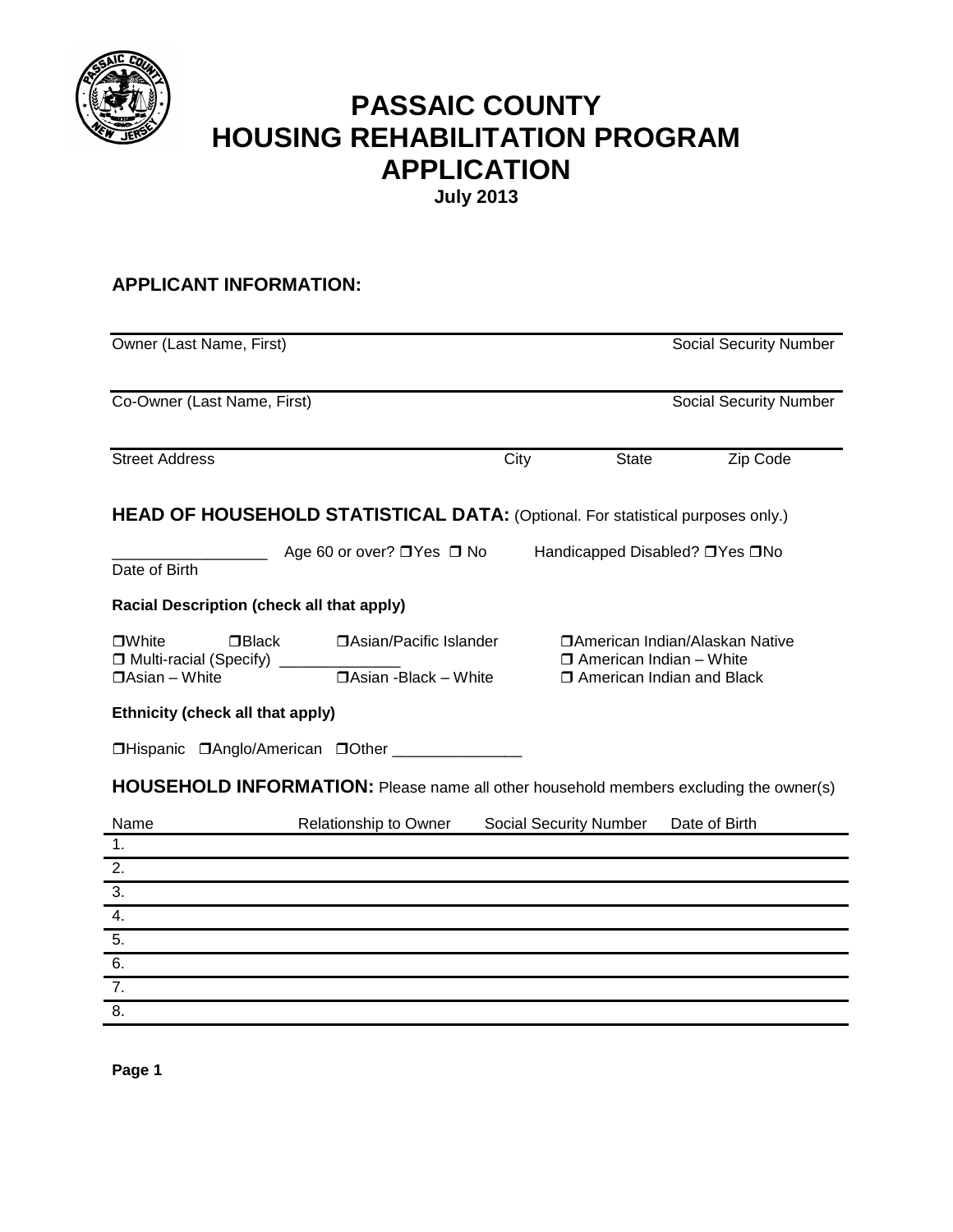**EMPLOYMENT INFORMATION:** Please name each household member who receives income from employment and is 18 years of age or over

| 1.                               |                    |
|----------------------------------|--------------------|
| <b>Name</b>                      |                    |
|                                  |                    |
| Employer                         | Name of Supervisor |
|                                  |                    |
| <b>Employer Address</b>          |                    |
| Employer Telephone Number        |                    |
|                                  |                    |
| Job Title                        | Years at Job       |
|                                  |                    |
| 2.                               |                    |
| Name                             |                    |
|                                  |                    |
| Employer                         | Name of Supervisor |
|                                  |                    |
| <b>Employer Address</b>          |                    |
|                                  |                    |
| Employer Telephone Number        |                    |
|                                  |                    |
| Job Title                        | Years at Job       |
|                                  |                    |
| 3.                               |                    |
| Name                             |                    |
| Employer                         | Name of Supervisor |
|                                  |                    |
| <b>Employer Address</b>          |                    |
|                                  |                    |
| <b>Employer Telephone Number</b> |                    |
|                                  |                    |
| Job Title                        | Years at Job       |

# **\*\*If additional household members are employed, please attach another sheet**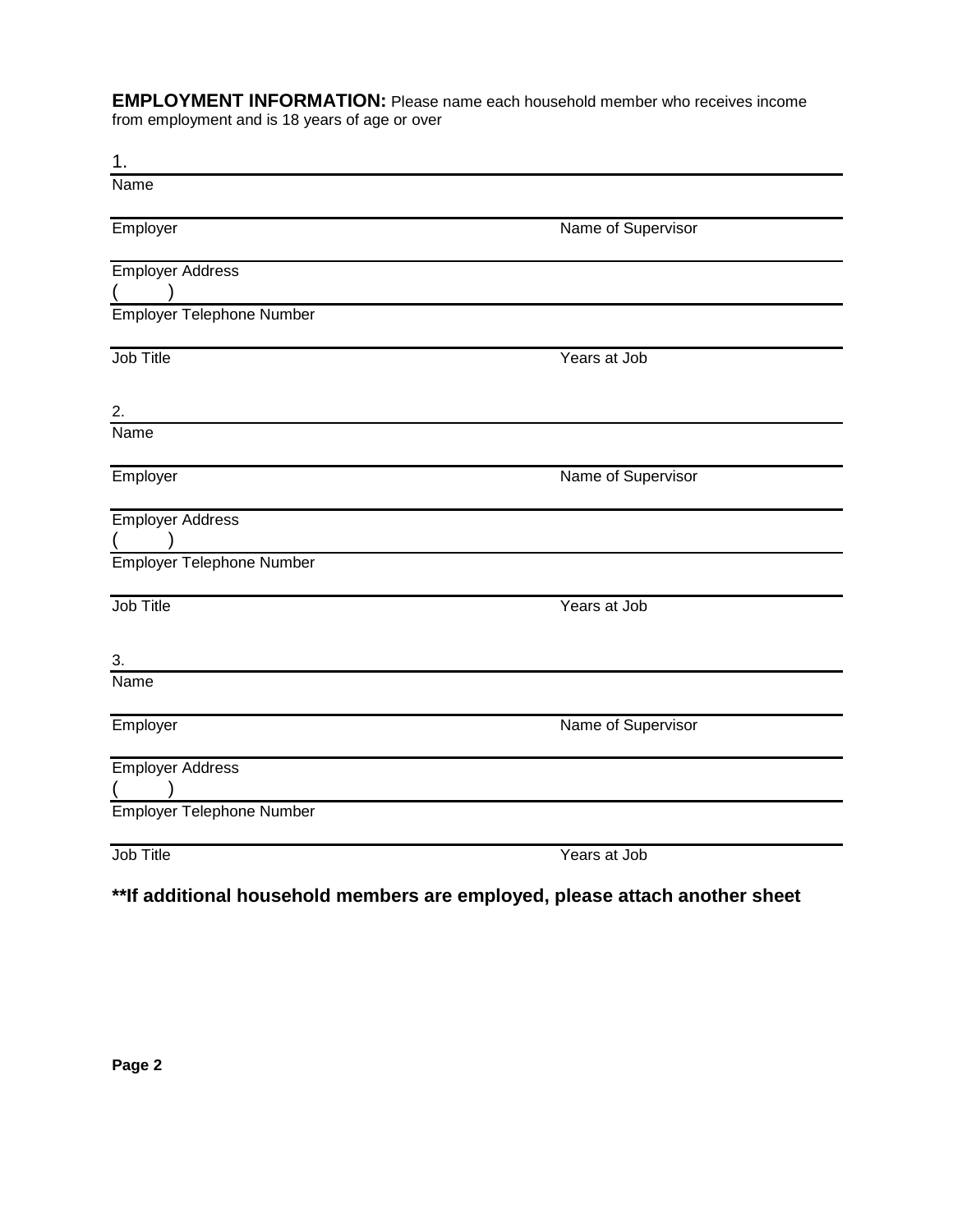## **INCOME INFORMATION:**

### **BEFORE PROCEEDING WITH THIS PAGE, PLEASE READ THE FOLLOWING:**

Before completing this form, please make additional clean copies of pages three and four, below for every household member who is 18 years of age or over and receives income of any kind.

Calculate all GROSS INCOME on an ANNUAL BASIS. Monthly income should be multiplied by 12, bimonthly income by 24, weekly by 52, and bi-weekly pay by 26 for a total Gross Annual figure. Income verification must be attached to the Application and available for review in your project file.

Please transfer starred (\*) totals below to page 5- Income Calculation Sheet.

| Name of Household Member                                                   |               |                                                                                                                                                                                                                                                                                                                                  |                                              | <b>Social Security Number</b>    |
|----------------------------------------------------------------------------|---------------|----------------------------------------------------------------------------------------------------------------------------------------------------------------------------------------------------------------------------------------------------------------------------------------------------------------------------------|----------------------------------------------|----------------------------------|
| A. Please state the amount of income received from each applicable source: |               |                                                                                                                                                                                                                                                                                                                                  |                                              |                                  |
| Gross Salary or Wage: \$                                                   | weekly        | $\frac{1}{2}$                                                                                                                                                                                                                                                                                                                    | $\frac{1}{2}$<br>bi-weekly monthlybi-monthly | $\frac{1}{2}$<br><b>ANNUALLY</b> |
| Pension:                                                                   |               | $\frac{1}{2}$<br>bi-weekly monthly                                                                                                                                                                                                                                                                                               | $\frac{1}{2}$                                | $$$<br>ANNUALLY                  |
| Social Security:                                                           |               | $\frac{1}{2}$ $\frac{1}{2}$ $\frac{1}{2}$ $\frac{1}{2}$ $\frac{1}{2}$ $\frac{1}{2}$ $\frac{1}{2}$ $\frac{1}{2}$ $\frac{1}{2}$ $\frac{1}{2}$ $\frac{1}{2}$ $\frac{1}{2}$ $\frac{1}{2}$ $\frac{1}{2}$ $\frac{1}{2}$ $\frac{1}{2}$ $\frac{1}{2}$ $\frac{1}{2}$ $\frac{1}{2}$ $\frac{1}{2}$ $\frac{1}{2}$ $\frac{1}{2}$<br>bi-weekly | monthly                                      | $$$ $$$<br><b>ANNUALLY</b>       |
| Unemployment Compensation:                                                 |               | $s =$<br>bi-weekly                                                                                                                                                                                                                                                                                                               |                                              | $$$ $$$<br><b>ANNUALLY</b>       |
| Disability Payment:                                                        |               |                                                                                                                                                                                                                                                                                                                                  | $$$ $-$<br>monthly                           | $\frac{1}{2}$<br><b>ANNUALLY</b> |
| Welfare:                                                                   |               |                                                                                                                                                                                                                                                                                                                                  | $\frac{1}{2}$<br>monthly                     | $$$ $$$<br><b>ANNUALLY</b>       |
| State the amount of any additional income (monthly):                       |               |                                                                                                                                                                                                                                                                                                                                  |                                              |                                  |
| \$<br>Overtime<br><b>Tips</b>                                              | \$<br>Alimony | \$<br>Commissions                                                                                                                                                                                                                                                                                                                | Other                                        |                                  |

**TOTAL ANNUAL INCOME FROM WAGES, SALARY AND OTHER SOURCES**: \$ \*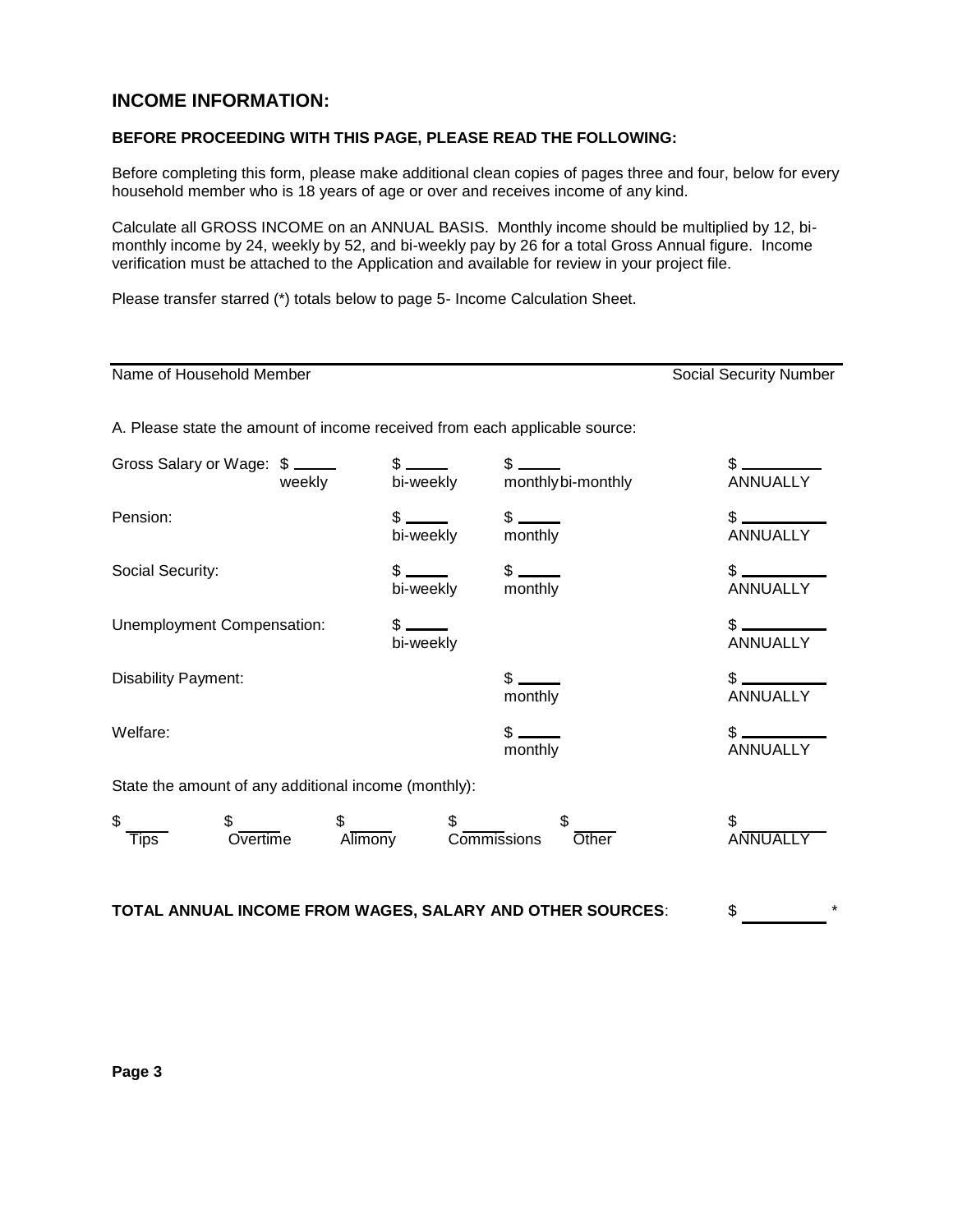## **INCOME INFORMATION** (continued):

Please list all checking and savings accounts including CDs, Money Market Funds, Mutual Funds, and other assets held by financial institutions:

| Name and Address of Financial Institution | Account Number              | <b>Current Value</b> | Annual Income |
|-------------------------------------------|-----------------------------|----------------------|---------------|
| $\blacksquare$                            |                             |                      |               |
| $\overline{2}$ .                          |                             |                      |               |
| $\overline{3}$ .                          |                             |                      |               |
| $\overline{4}$                            |                             |                      |               |
| $\overline{5}$ .                          |                             |                      |               |
| 6.                                        |                             |                      |               |
| $\overline{7}$ .                          |                             |                      |               |
| $\overline{8}$                            |                             |                      |               |
|                                           | <b>Total Annual Income:</b> |                      | (A)           |

Please list Stocks, Bonds and other directly held assets:

| Name of Asset    | Number of Shares Current Value | <b>Annual Dividend</b> |
|------------------|--------------------------------|------------------------|
| - 1.             |                                |                        |
| $\overline{2}$ . |                                |                        |
| $\overline{3}$ . |                                |                        |
| $\overline{4}$ . |                                |                        |
| $\overline{5}$ . |                                |                        |
| 6.               |                                |                        |
| $\overline{7}$ . |                                |                        |
| $\overline{8}$ . |                                |                        |
|                  | <b>Total Annual Income:</b>    | (B)                    |

|                                                        |                                 | No $\frac{1}{\sqrt{1-\frac{1}{2}}}\cdot$ |     |
|--------------------------------------------------------|---------------------------------|------------------------------------------|-----|
| Do you receive income (rent/receipts) from this asset? | Yes                             | No.                                      |     |
| If "Yes," how much is this Net Income monthly? \$      | $x 12$ = Total Annual Income \$ |                                          | (C) |

## **TOTAL ANNUAL INCOME FROM ASSETS, RENTS, AND BUSINESS RECEIPTS:**

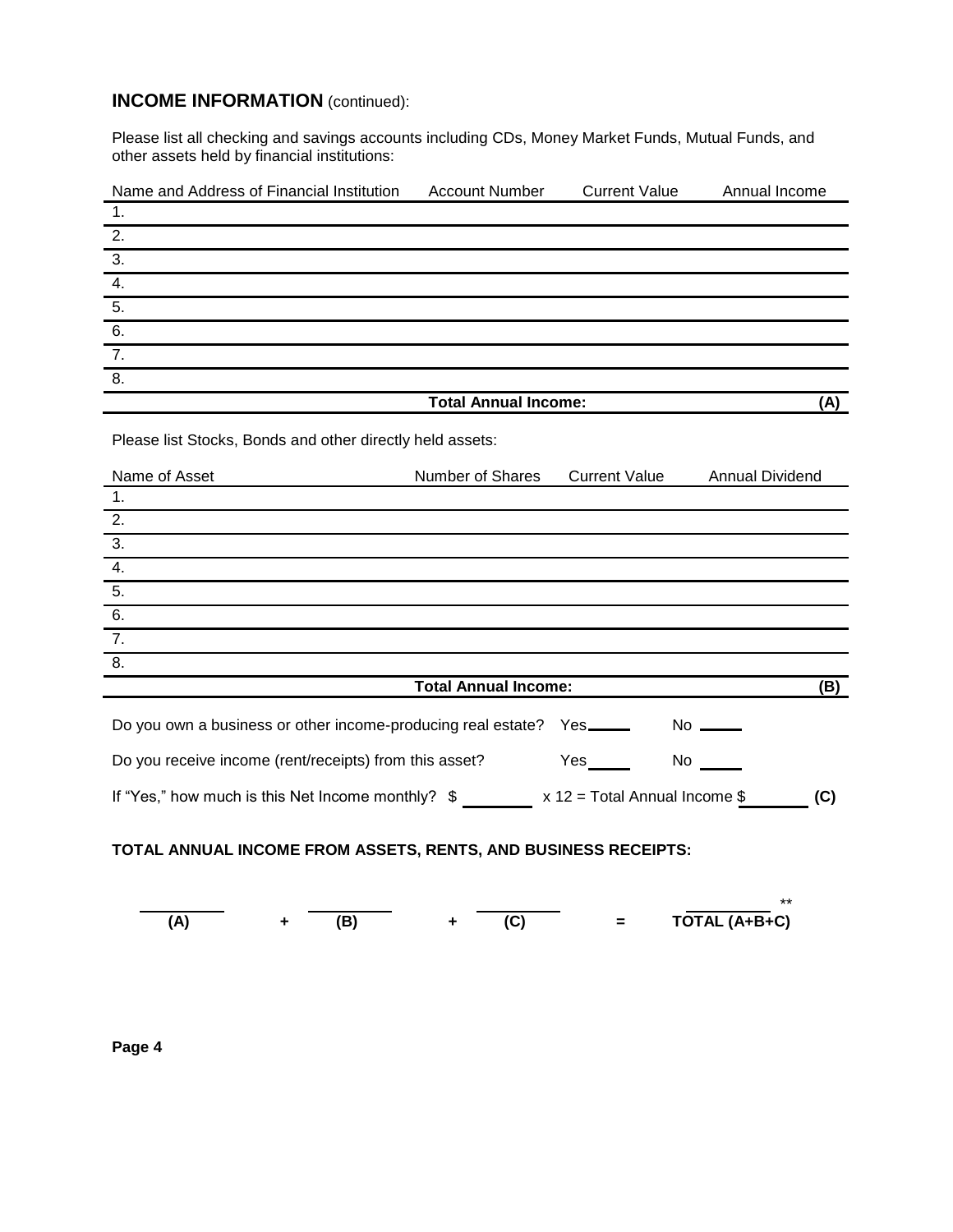## **INCOME CALCULATION:**

- 1. Transfer Total Income figures starred (\* and \*\*) from Parts A and B of each completed Page 3-4 and subtotal figures.
- 2. Add subtotals and enter amounts in Part C.

\*Total Gross Annual Income from Salary, Wages, and other Sources:



Are there presently any liens on your property or any outstanding municipal assessments or outstanding  $t$ axes due?  $\Box$ No  $\Box$ Yes, If Yes please explain: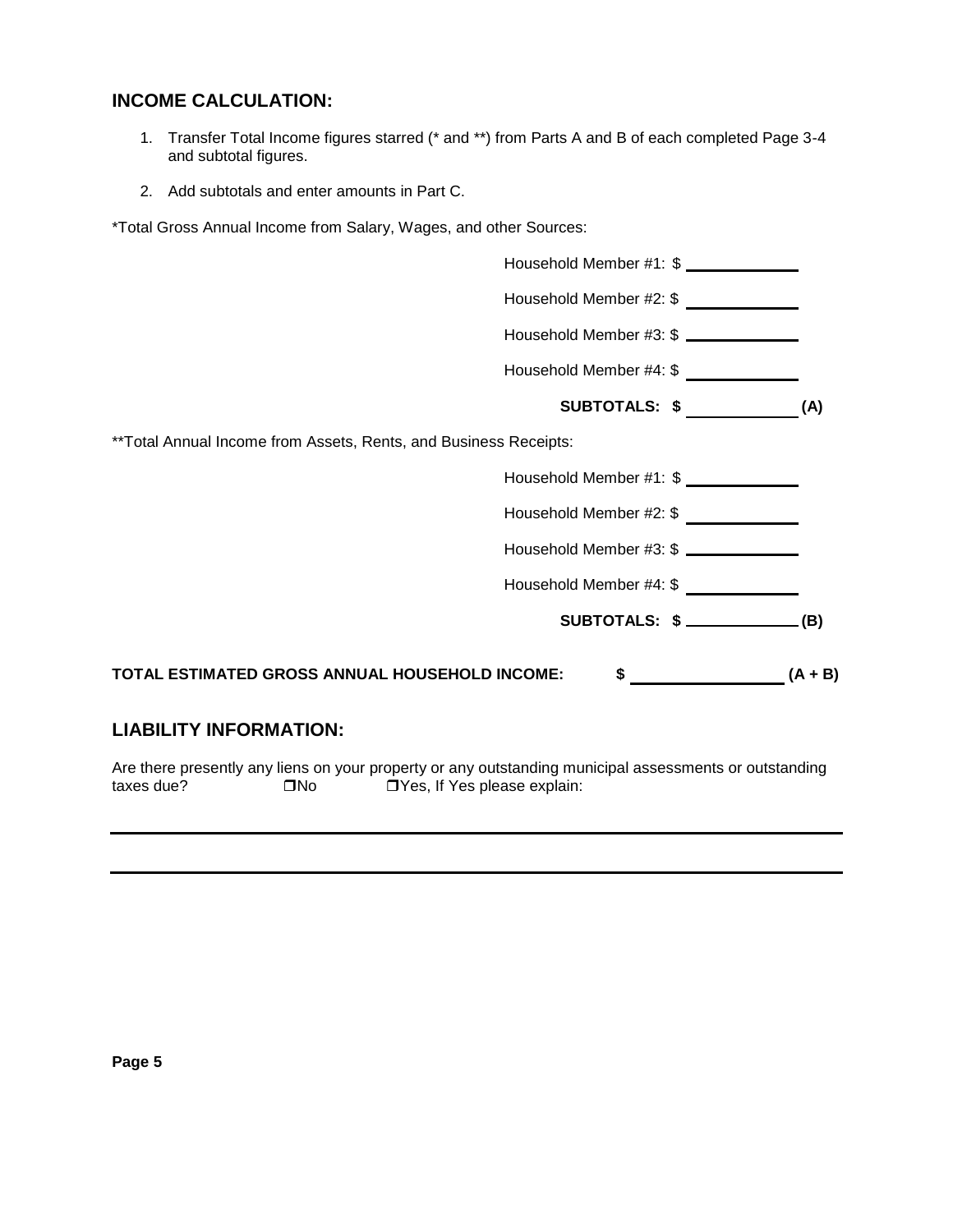## **PROPERTY INFORMATION:**

| Name of Owner(s) as it appears on the Property Title                                                                                                                                |
|-------------------------------------------------------------------------------------------------------------------------------------------------------------------------------------|
| Year the home was built                                                                                                                                                             |
| Is there a mortgage on the property?<br>$\Box$ Yes<br>$\square$ No                                                                                                                  |
|                                                                                                                                                                                     |
| Original Mortgage Amount<br><b>Monthly Payment</b><br>Approximate Present Balance                                                                                                   |
| Name and Address of Mortgagee                                                                                                                                                       |
| Are there any additional mortgages or liens on the property?<br>$\Box$ Yes<br>$\square$ No<br>If "Yes," please attach the above-requested information for each additional mortgage. |
| Do you have Homeowner's insurance on your property? □Yes □No                                                                                                                        |
| If "Yes," Name of Insurance Company                                                                                                                                                 |
| <b>Agent Name</b><br><b>Telephone Number</b>                                                                                                                                        |
| Do you have Flood Hazard Insurance on your property? □ Yes □ No                                                                                                                     |
| <b>REHABILITATION INTENT:</b>                                                                                                                                                       |
| Please list the repairs that you wish to address through this Program:                                                                                                              |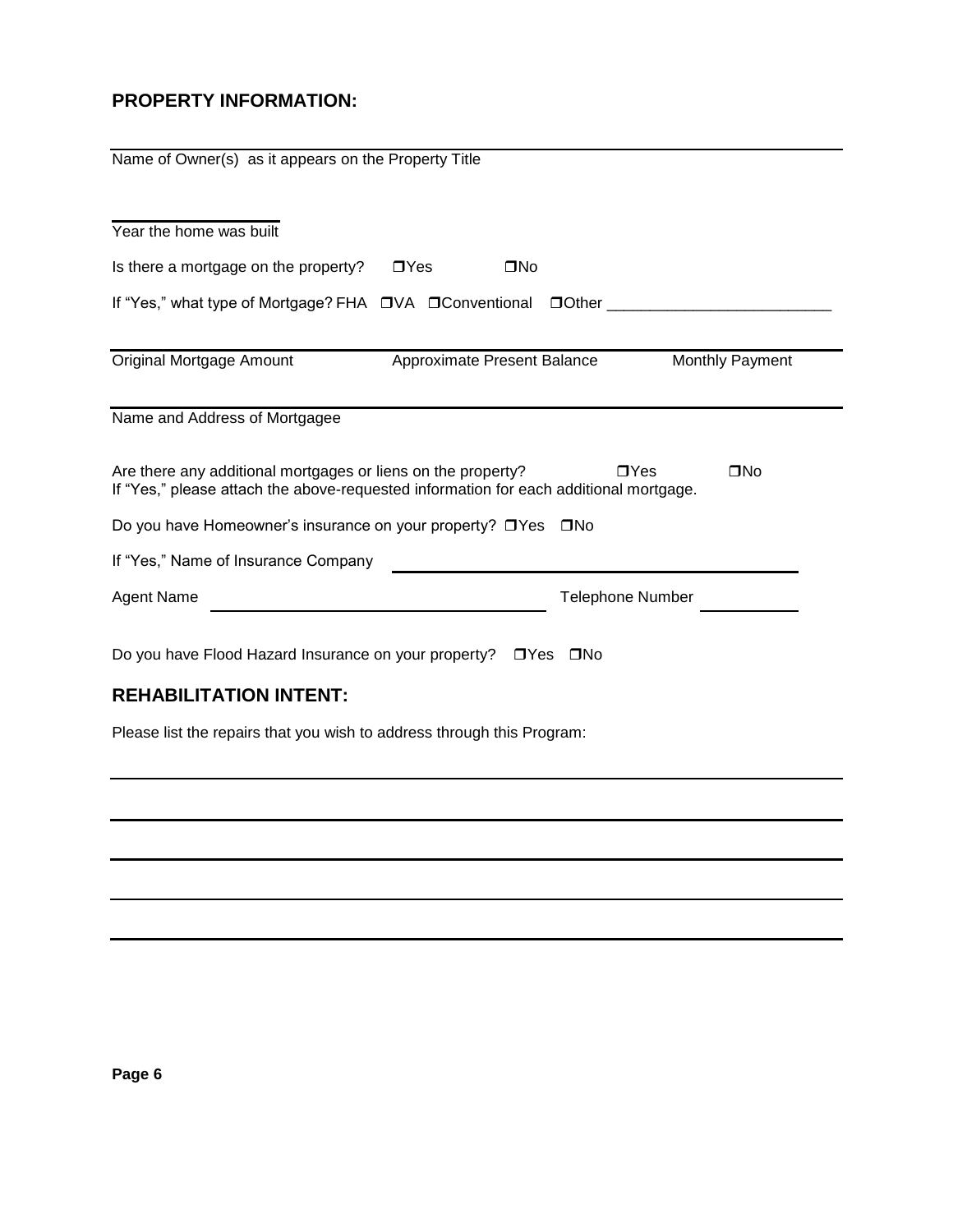## **ENCLOSURE CHECKLIST:**

The following eligibility documentation must be enclosed with your completed application. Please provide **one (1) copy of each of the following** (please do NOT provide original documents):

- IRS 1040 form for the past year for each household member who receives income from employment and is 18 years of age or over. If Federal Income Tax is not filed, 1099 statement(s) showing Social Security/pension income for the past year must be provided.
- $\Box$  Pay stubs for the current year for each household member who receives income form employment and is 18 years of age or over.
- Copies of Social Security, Pension, Disability, Welfare and Unemployment Statements, as applicable.
- $\Box$  Current homeowner's insurance declarations page (not the policy or receipt).
- $\Box$  Deed to the property intended for rehabilitation.
- Current Real Estate Tax Statement and Proof of Payment.
- □ Signed Application Release and Certification (see below).
- □ Signed Eligibility Release Form.

## **APPLICATION RELEASE AND CERTIFICATION:**

I hereby grant permission of entrance by appointment for the purpose of inspection of my property by authorized County or Municipal Agents. I also understand that since inspection will be made as per my request, inspections in addition to those required by Municipal Building and Fire Codes may be necessary, but are inspections of items that can potentially be improved via this program.

This is to certify that all statements made in my Application for the **Passaic County Housing Rehabilitation Program** are true to the best of my knowledge. I make this statement willingly and with full knowledge of the penalties under federal and state laws should false information be given. I understand that false or misleading information provided on my application may result in my termination from the program.

Signature of Applicant Date

Signature of Applicant Date of Applicant Date of Applicant Date of Applicant Date of Applicant Date of Applicant Date of Applicant Date of Applicant Date of Applicant Date of Applicant Date of Applicant Date of Applicant D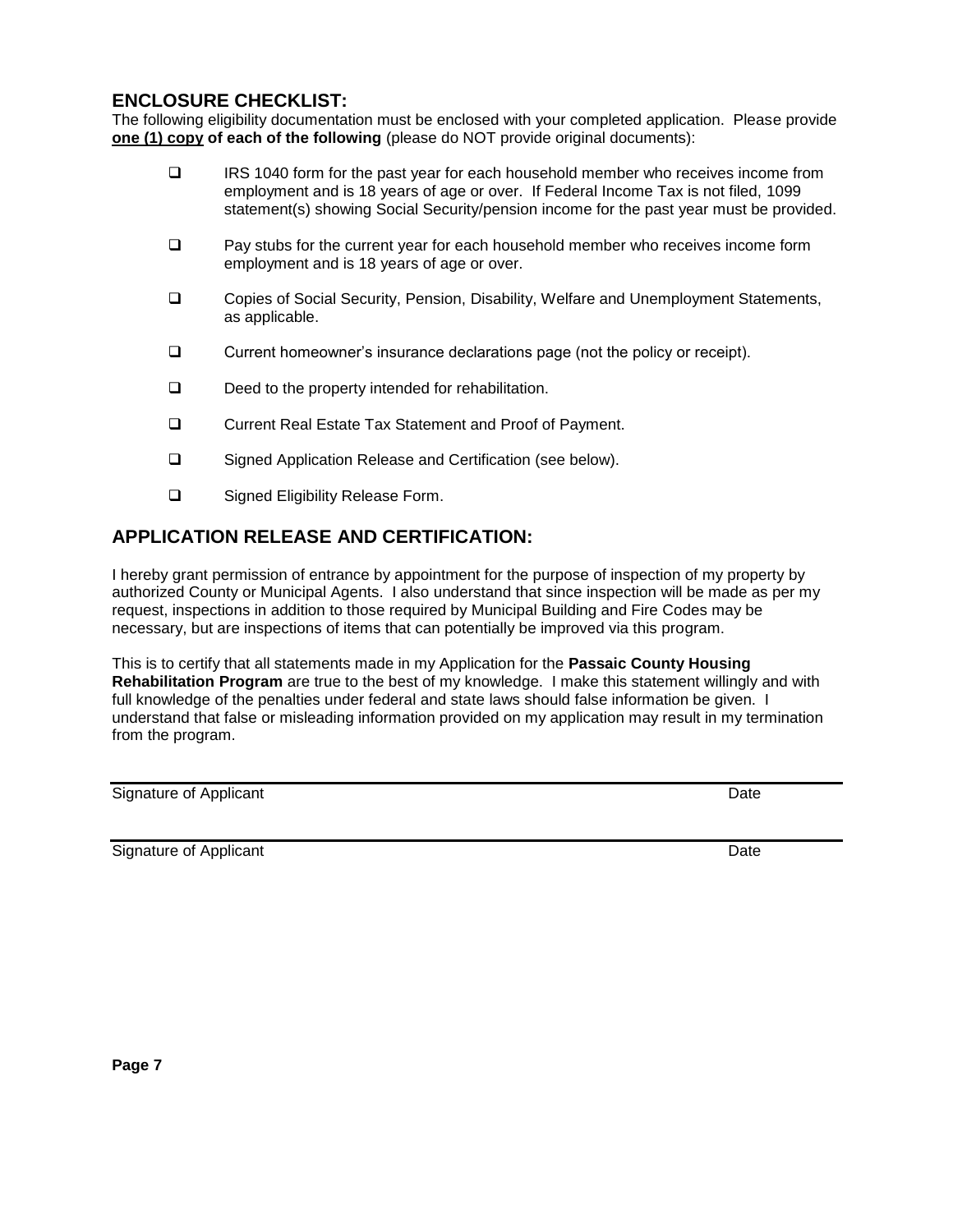## **PASSAIC COUNTY HOUSING REHABILITATION PROGRAM ELIGIBILITY RELEASE FORM**

#### **PURPOSE:**

Your signature on this **Passaic County Housing Rehabilitation Program Eligibility Release Form**, and the signatures of each member of your household which is 18 years of age or older, authorizes the above-names organization and its representatives to obtain information from a third party relative to your eligibility and continued participation in the **Passaic County Housing Rehabilitation Program**.

#### **PRIVACY ACT NOTICE STATEMENT:**

The information derived from this form will determine an applicant's eligibility in the Passaic County Housing Rehabilitation Program and the amount of assistance necessary to be granted to the eligible applicant(s). This information will be used to establish the level of benefit from Passaic County; to protect the Government's financial interest; and to verify the accuracy of the information furnished. It may be released to appropriate Federal, State, and local agencies when relevant to civil, criminal, or regulatory investigators and to prosecutors. Failure to provide any information may result in a delay or rejection of your eligibility approval.

#### **INSTRUCTIONS:**

**Each adult member of the household must sign a Passaic County Housing Rehabilitation Eligibility Release Form prior to the receipt of benefit to establish eligibility.** 

#### **INFORMATION COVERED:**

Inquiries may be made about the following items: Income (all sources); and Assets (all sources). NOTE: This General Consent may not be used to request a copy of a tax return.

The Owner will be provided with a copy of the latest information brochure covering the hazards of leadbased paint. By signing below, the owner signifies that this information was received and explained.

#### **AUTHORIZATION:**

I authorize the **Passaic County Housing Rehabilitation Program** and its representatives to obtain information about myself and my household that is pertinent to eligibility for participation in the **Housing Rehabilitation Program**. I acknowledge that: (1) A photocopy of this form is as valid as the original; (2) I have the right to review the file and the information received using this form (with a person of my choosing to accompany me); (3) I have the right to copy information form this file and to request correction of information I believe to be inaccurate; (4) All adult household members will sign this form and cooperate with the owner in this process; and (5) I have received information on lead-based paint hazards.

Head of Household:

| $\sim$<br>Signature: | <b>Print Name and Date:</b> |
|----------------------|-----------------------------|
|                      |                             |

2<sup>nd</sup> Adult Household Member:

| Signature: | <b>Print Name and Date:</b> |
|------------|-----------------------------|
|            |                             |

#### 3<sup>rd</sup> Adult Household Member:

| Signature: | <b>Print Name and Date:</b> |
|------------|-----------------------------|
|            |                             |

#### 4<sup>th</sup> Adult Household Member:

| Signature: | <b>Print Name and Date:</b> |
|------------|-----------------------------|
|            |                             |